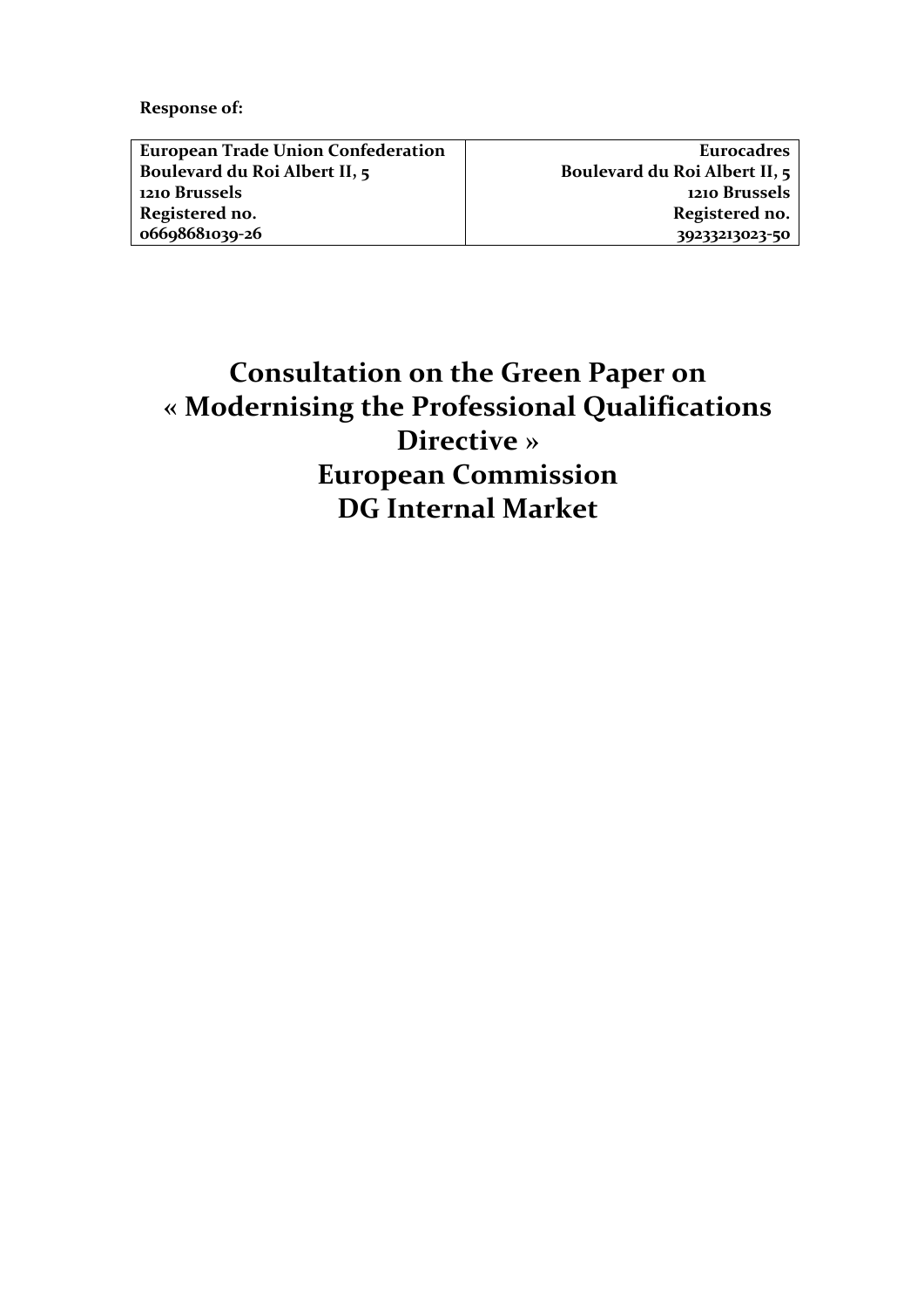



European Trade Union Confederation (ETUC) Confédération européenne des syndicats (CES)

### **GREEN PAPER:**

### **Modernising the Professional Qualifications Directive**

(Published: 22/06/2011, Deadline to answer: 20/09/2011)

## **Response from the European Trade Union Confederation and Eurocadres**

#### **Introduction**

The European Trade Union Confederation (ETUC) and Eurocadres welcome the opportunity to participate in the consultation of the modernisation of the Professional Qualifications Directive.

The ETUC speaks on behalf of 83 national trade union organisations from 36 European countries, as well as 12 European trade union federations, making a total of 60 million members, plus observer organisations in Macedonia, Serbia, and Bosnia and Herzegovina (**[www.etuc.org](http://www.etuc.org/)**) .

With more than 15% of employees holding professional or managerial position, Eurocadres represents almost 6 million employees in all sectors of business, in industry as well as in the civil and public services (**[www.eurocadres.org/](http://www.eurocadres.org/)***)* 

In order to prepare its response to the Green Paper, the ETUC and Eurocadres have consulted its member organisations, and they in turn have consulted their own members.

We consider that working people in Europe have the right to choose their place of employment, as well as the opportunity to have their qualifications, based on knowledge, skills and competences, recognized throughout the European Union. As a result, we recognise the importance of improving a common, user-friendly and reliable system for describing and recognizing professional qualifications.

The Profession Qualifications Directive provides a significant means for ensuring that professional qualifications are recognised throughout the European Union, and we are in favour of the modernization of the Directive (2005/36/EC), so as to ensure that it corresponds to the needs of working people. The task is of course not to deregulate, but to make nationally achieved educational requirements transparent, as a basis for mutual recognition, thus strengthening the opportunities of working people to have their qualifications assessed, and if appropriate, confirmed.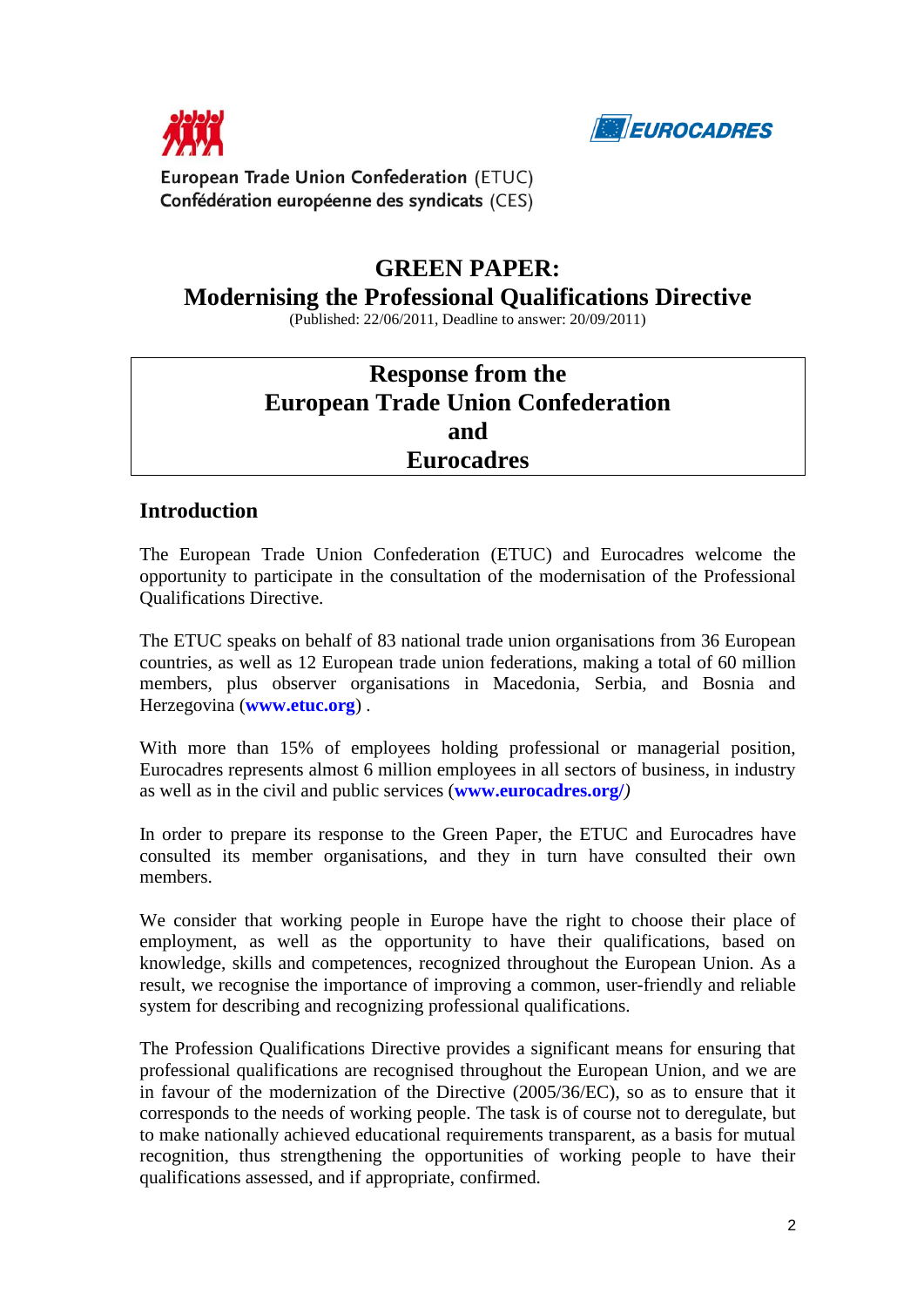Europe's social and economic well-being is dependent on having a well-educated and highly skilled population, and education and training play an essential role in giving citizens the knowledge, skills and competences they need to participate fully in society and the economy. We support the position that mobile/migrant workers enjoy equal treatment with other workers in the host country, rejecting entering into agreements which stipulate differently.

We would like to point out however that some of the challenges highlighted in the Commission's Green Paper will not be solved by the Directive alone. Global competition, demographic developments, technological progress, climate change obligations and shifts in patterns of employment individually and collectively are having a dramatic impact on labour markets and the need for new knowledge, skills and competences. If Europe is to meet these challenges, it will need to create more and better jobs and enable working men and women to improve their skills and more specifically match them to short-term and long-term labour market demand. The aim of the modernisation exercise should be threefold:

- To promote mobility of European workers, but not at the expense of the quality of educational standards and of working conditions. Mobility and quality must be in equilibrium, enhancing each other. That is the basis for stronger cooperation which respects the national competences on education and training.
- To take into account processes and initiatives started after 2005, and in particular, the introduction of the European Qualifications Framework and the 'Bologna' process, as well as future EU Recommendations about Non-formal and Informal Learning.
- To involve professional associations and social partners at national and European level in the implementation of the modernised Directive in a dialogue with the national competent authorities. Indeed to take a leaf out of the EQF book, and include a commitment to '*promoting the participation of all relevant stakeholders including, in accordance with national legislation and practice, higher education and vocational education and training institutions, social partners, sectors and experts on the comparison and use of qualifications at the European level*'.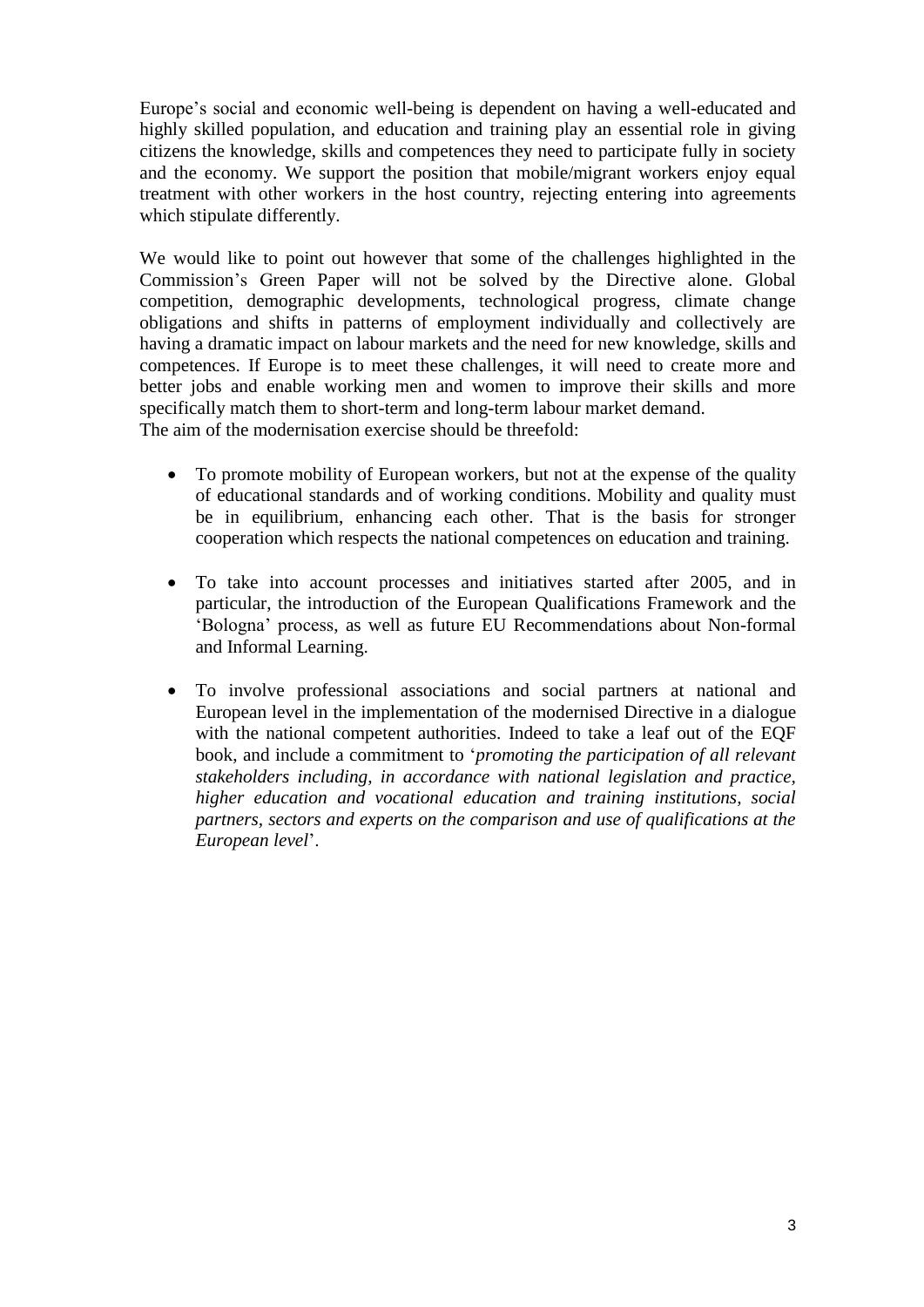#### **Question 1: Do you have any comments on the respective roles of the competent authorities in the Member State of departure and the receiving Member State?**

Firstly there is a need to clarify the role of the 'competent authorities' in general within the current Directive. The 'competent authorities' should facilitate and not hinder mobility and the recognition of professional qualifications.

In addition we would like to see clearer defined responsibilities placed on the role of the competent authorities in the Member State of departure, particularly in terms of the verification of documentation. However, the competent authorities in the receiving Member State should have the right to decide on the demand for recognition of professional qualifications.

We are of the opinion that the recognition process could be speeded up if the Internal Market Information System (IMI) was used by all the Member States' competent authorities. However further investigation is required to see whether it can in its present form be extended to other professions.

Finally, we agree that no commercial authorities should be allowed to become competent authorities.

**Question 2: Do you agree that a professional card could have the following effects, depending on the card holder's objectives?**

**a) The card holder moves on a temporary basis (temporary mobility):**

**-Option 1: the card would make any declaration which Member States can currently require under Article 7 of the Directive redundant.**

**-Option 2: the declaration regime is maintained but the card could be presented in place of any accompanying documents.**

First of all it is necessary to define the term 'temporary'.

The Green Paper's description of the purpose and function of the professional card is more detailed than before. However many unanswered questions remain, as to its content, its legal status, its updating and finally the way in which it is awarded.

We prefer option 2. One exception could be for doctors, that is to say that in this case the declaration regime would be maintained but the European Professional Card could be presented in place of any accompanying documentation.

So as to avoid any confusion for employers and for working men and women, any further development of the European Professional Card should of course be compatible with other EU initiatives, notably the European Skills Passport.

#### **b) The card holder seeks automatic recognition of his qualifications: presentation of the card would accelerate the recognition procedure (receiving Member State should take a decision within two weeks instead of three months).**

We are in favour of a reduction in the period but are of the opinion that the deadline proposed by the Commission (two weeks) is too ambitious and will lead to a needless dilution of the quality of the recognition procedure.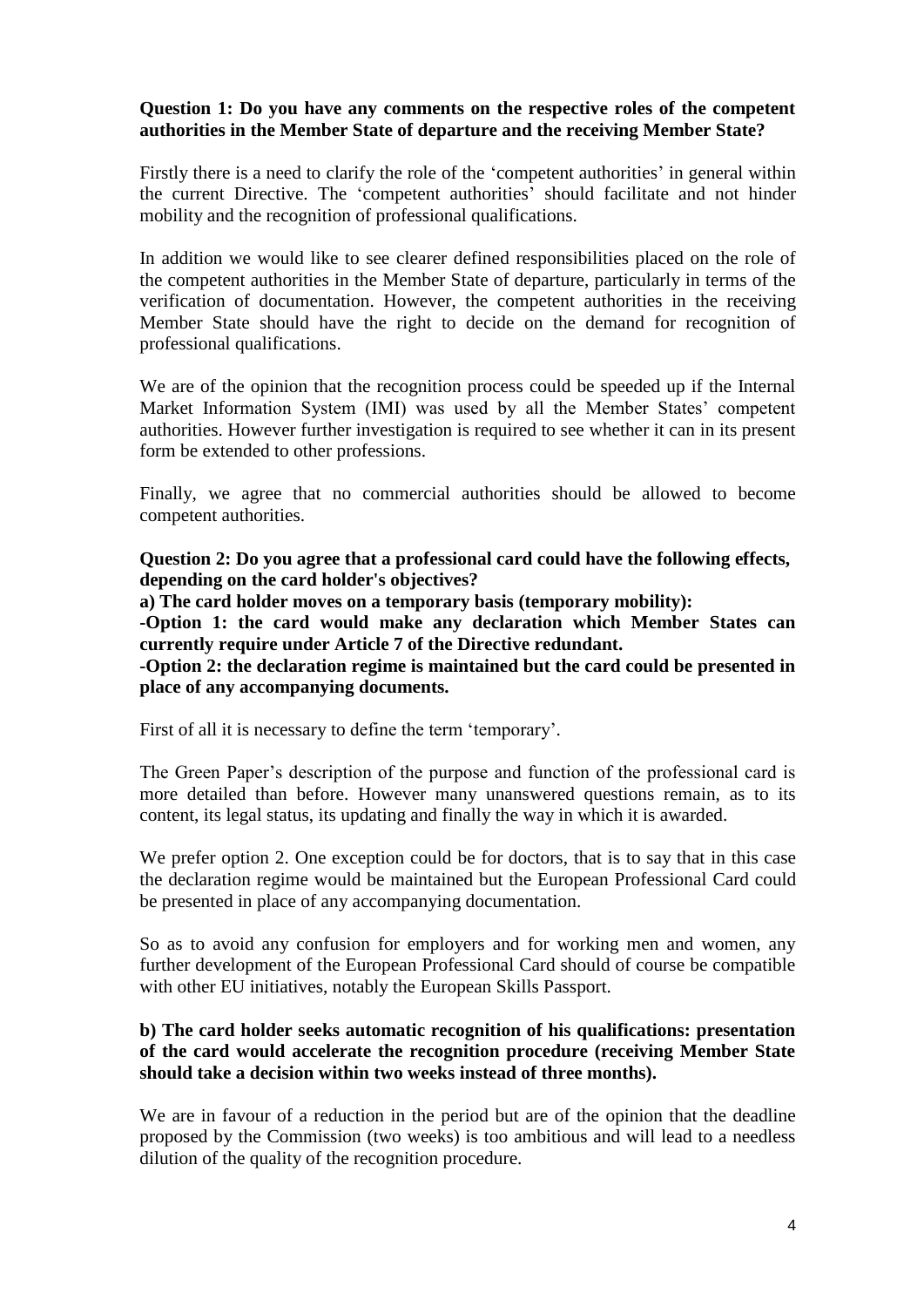**c) The card holder seeks recognition of his qualifications which are not subject to automatic recognition (the general system): presentation of the card would accelerate the recognition procedure (receiving Member State would have to take a decision within one month instead of four months).**

We are in favour of a reduction in the period but are of the opinion that the deadline proposed by the Commission (one month) is too ambitious and will lead to a needless dilution of the quality of the recognition procedure.

#### **Question 3: Do you agree that there would be important advantages to inserting the principle of partial access and specific criteria for its application into the Directive? (Please provide specific reasons for any derogation from the principle).**

We have reservations as to the insertion of the principle of partial access as it would go against the logic and purpose of minimum standards required to carry out a profession.

Moreover it would be extremely difficult to decide which areas of activity could be opened up to partial access. Quality should not be sacrificed, and safety should not be compromised, in the name of partial access.

**Question 4: Do you support lowering the current threshold of two-thirds of the Member States to one-third (i.e. nine out of twenty seven Member States) as a condition for the creation of a common platform? Do you agree on the need for an Internal Market test (based on the proportionality principle) to ensure a common platform does not constitute a barrier for service providers from nonparticipating Member States? (Please give specific arguments for or against this approach).**

We would like the Commission to explain why it has been decided to drop the notion of Europe-wide common platforms and replace them with these partial agreements.

We support the lowering of the current thresholds of two-thirds of the Member States to one-third as a condition for the creation of a common platform. Clearly however there would need to be a balanced mix of Member States – big/small; East/West/North/South.

There would also need to be a clear procedure for the endorsement of a common platform based on a decision-making system that involves all appropriate stakeholders, including the social partners. However under no circumstances should common platforms be used to lower educational standards and to define minimum requirements in terms of the lowest possible common denominator.

We also agree on the need for some form of Internal Market test to ensure that a common platform does not constitute a barrier for service providers from nonparticipating Member States.

The criteria for common platforms should be established by the appropriate stakeholders - professional organisations, including social partners, and Member States.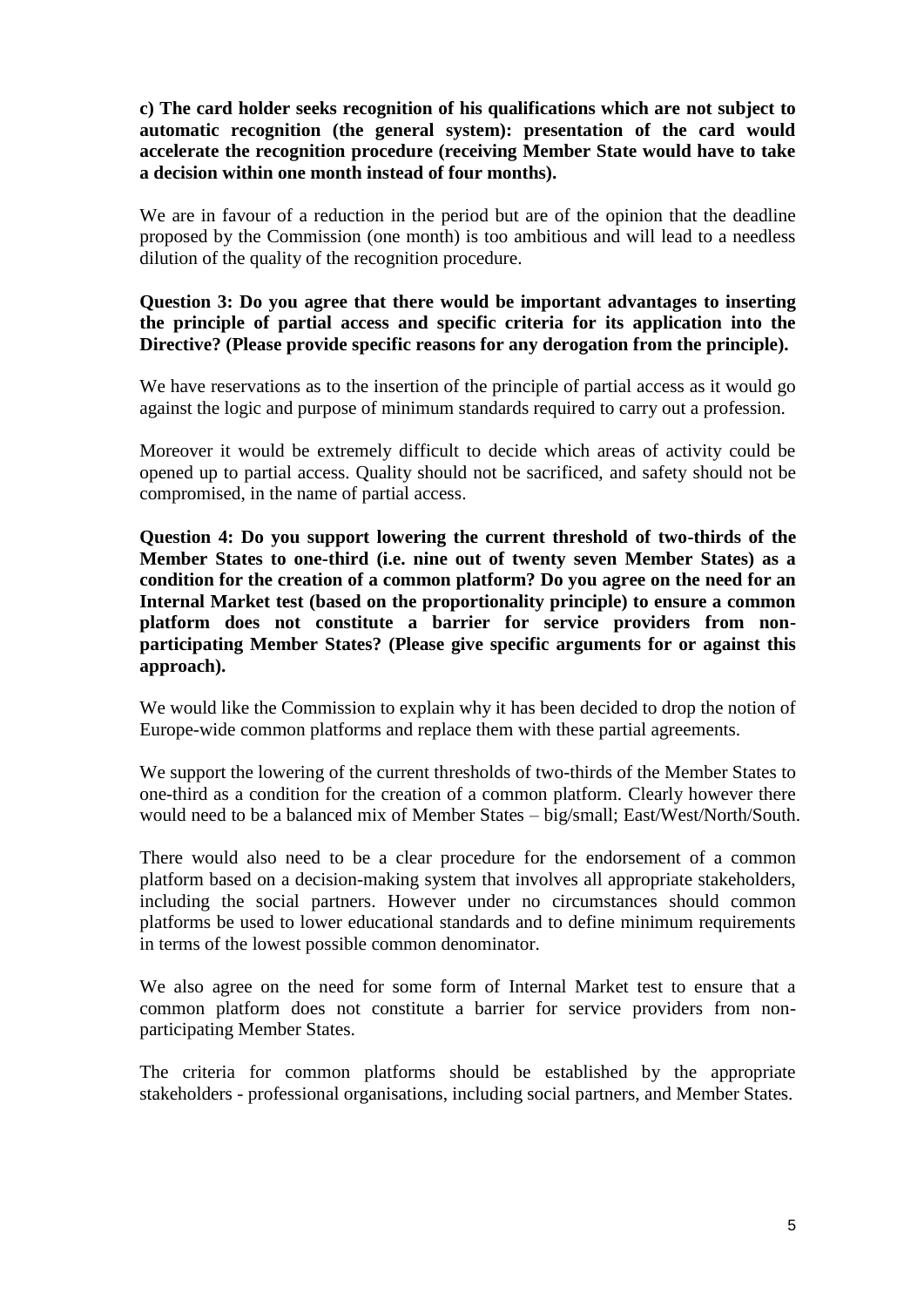#### **Question 5: Do you know any regulated professions where EU citizens might effectively face such situations? Please explain the profession, the qualifications and for which reasons these situations would not be justifiable.**

A relevant example is provided by our EU-level member ETUCE, and it concerns the teaching profession. We agree with ETUCE and would like to emphasise that the education systems as well as educational requirements are under national competences, and they cannot be undermined by providing access to for numerous jobseekers who cannot meet the national requirements to enter the teaching profession.

**Question 6: Would you support an obligation for Member States to ensure that information on the competent authorities and the required documents for the recognition of professional qualifications is available through a central on line access point in each Member State? Would you support an obligation to enable online completion of recognition procedures for all professionals? (Please give specific arguments for or against this approach).**

We support the proposal that Member States should ensure that complete information on the competent authorities and the required documents for the recognition of professional qualifications is available through a central on line access point in each Member State. We are also in favour of obliging competent authorities to enable online completion of recognition procedures for all professionals. There must however be the possibility for the national competent authorities to require that original documents are presented.

**Question 7: Do you agree that the requirement of two years' professional experience in the case of a professional coming from a non-regulating Member State should be lifted in case of consumers crossing borders and not choosing a local professional in the host Member State? Should the host Member State still be entitled to require a prior declaration in this case? (Please give specific arguments for or against this approach).**

We are not in favour of revoking the requirement of two years' professional experience in the case of a professional coming from a non-regulating Member State. In any case the host Member State should still be entitled to require a prior declaration.

**Question 8: Do you agree that the notion of "regulated education and training" could encompass all training recognised by a Member State which is relevant to a profession and not only the training which is explicitly geared towards a specific profession? (Please give specific arguments for or against this approach).**

Here it is necessary to take into consideration processes and initiatives started after 2005, and in particular, the introduction of the European Qualifications Framework and the 'Bologna' process, as well as the future EU Recommendation about Non-formal and Informal Learning. For us, what matters is that the professional has the appropriate qualifications, from within the different National Qualification Frameworks (NQF), based on the appropriate knowledge, skills and competences, to carry out the profession adequately. All work experience and education that contributes to that goal would therefore be relevant.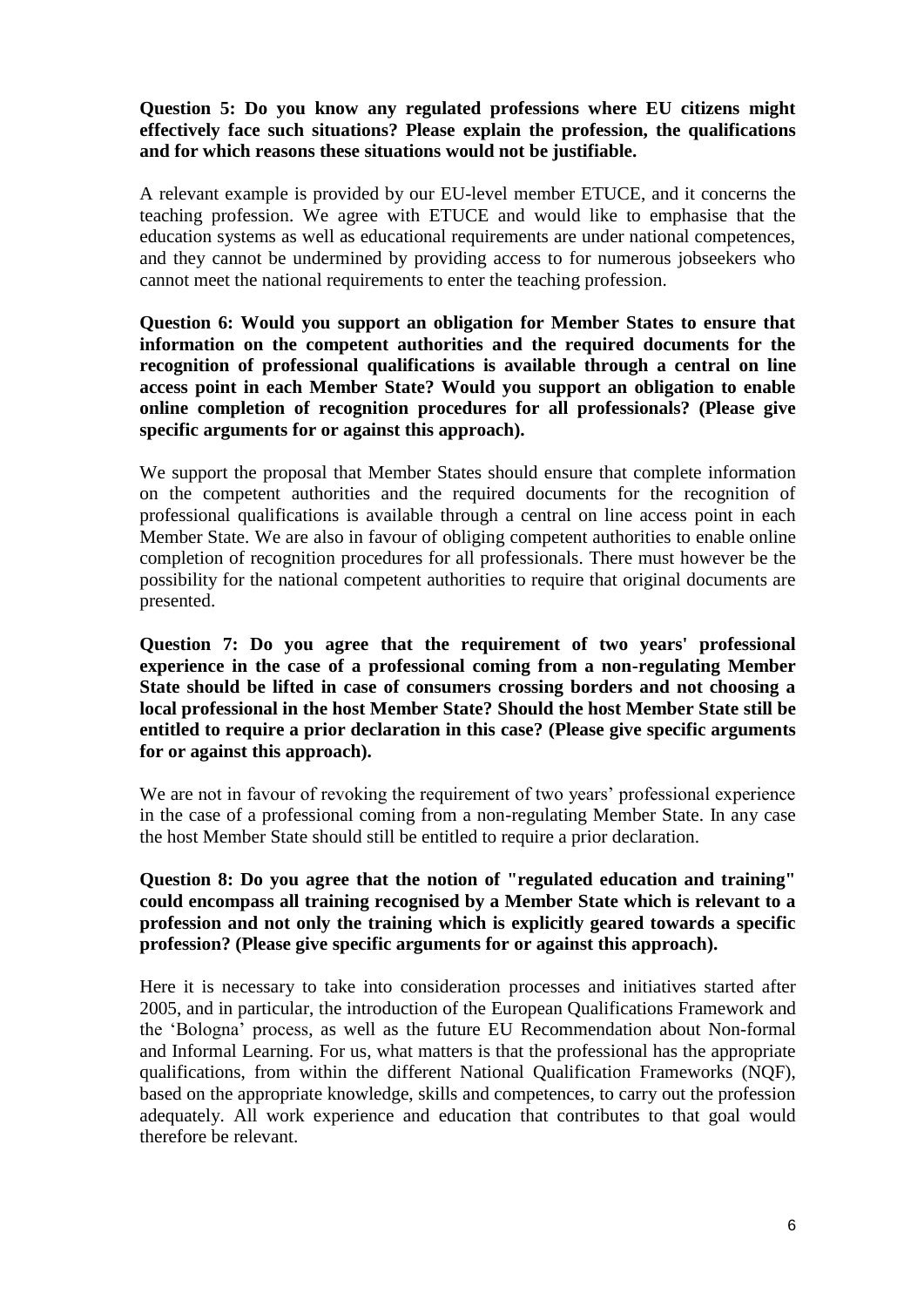#### **Question 9: Would you support the deletion of the classification outlined in Article 11 (including Annex II)? (Please give specific arguments for or against this approach).**

We are in favour of aligning the classification outlined in Article 11 with levels within the National Qualifications Frameworks (NQF) and the European Qualifications Framework (EQF)/ 'Bologna process', for the simple reason that retaining two systems in the medium term would be very confusing for working men and women and employers and is to be avoided. The referencing of the NQFs to the EQF would enable comparability across Europe. If this is not possible in the short term, given the different operational time scales affecting the Directive and the EQF/'Bologna' process, the classification in the Directive should be phased out gradually, in line with national decisions which guarantee coherent and coordinated national qualification systems..

#### **Question 10: If Article 11 of the Directive is deleted, should the four steps outlined above be implemented in a modernised Directive? If you do not support the implementation of all four steps, would any of them be acceptable to you? (Please give specific arguments for or against all or each of the steps).**

Step 1 - we agree with this step, but emphasises that the national competent authorities should retain the right to require any compensatory measures, if there is any doubt about the professional competence of the worker.

Step 2 – we agree with this step, as long as the worker is able to demonstrate that s/he has the appropriate qualifications to carry out the profession adequately.

Step 3 –we agree with this.

Step 4 –we agree with this.

#### **Question 11: Would you support extending the benefits of the Directive to graduates from academic training who wish to complete a period of remunerated supervised practical experience in the profession abroad? (Please give specific arguments for or against this approach).**

Given the serious problems within the European labour market, particularly for young people, it is advisable to do more to enable them to improve their employment chances, and so we would be in favour of extending the benefits of the Directive to graduates who wish to complete a period of remunerated and supervised practical experience in their chosen profession abroad.

However this is a training opportunity only and should not be used to displace existing qualified professionals in the host countries.

**Question 12: Which of the two options for the introduction of an alert mechanism for health professionals within the IMI system do you prefer?**

**Option 1: Extending the alert mechanism as foreseen under the Services Directive to all professionals, including health professionals? The initiating Member State would decide to which other Member States the alert should be addressed).**

**Option 2: Introducing the wider and more rigorous alert obligation for Member States to immediately alert all other Member States if a health professional is no longer allowed to practise due to a disciplinary sanction? The initiating Member State would be obliged to address each alert to all other Member States).**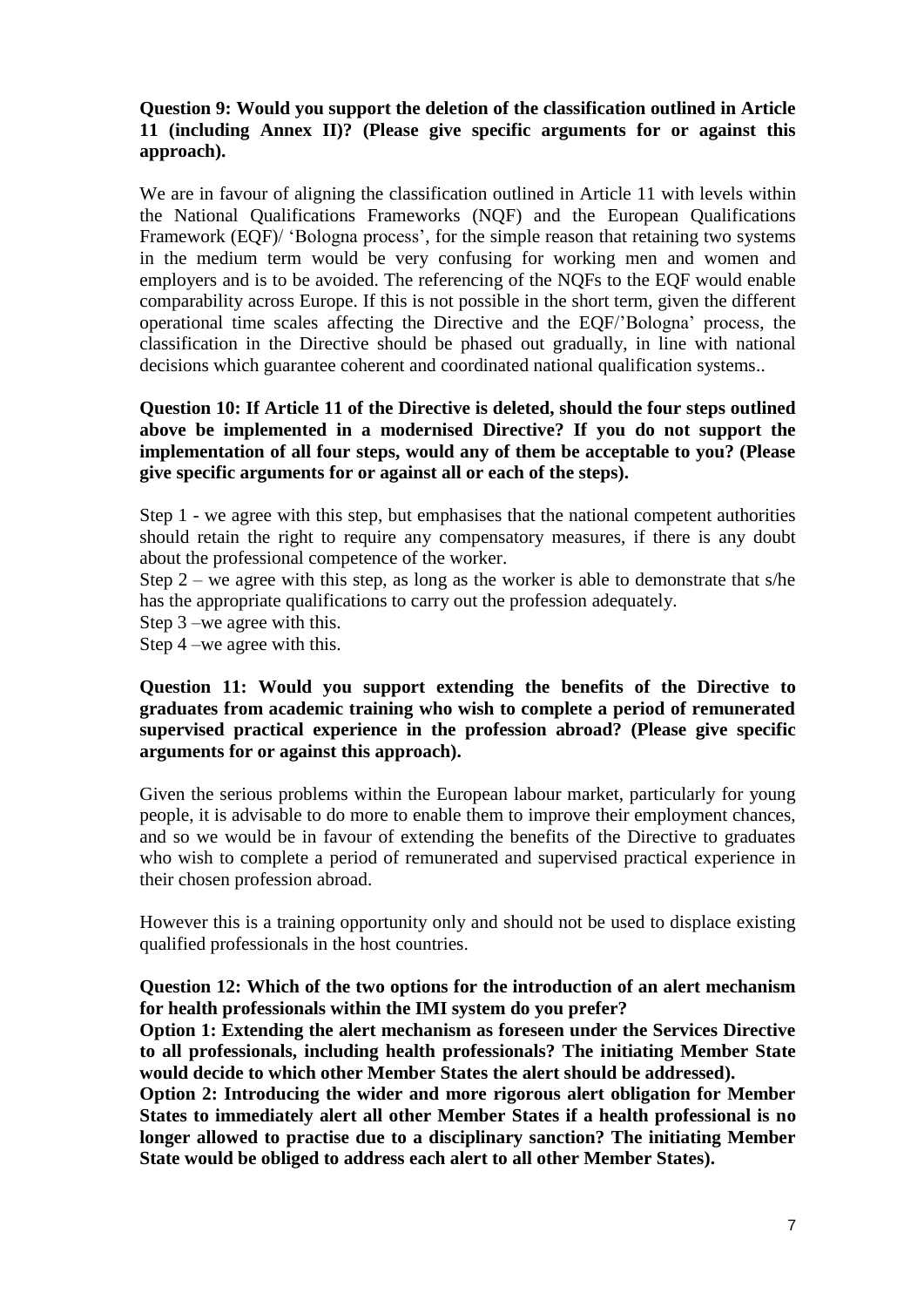Firstly, we would like to point out that the issue of safety is not only a subject of concern for the health sector.

However within the context of this question we prefer Option 2. It is, however, important that such an alert mechanism would only be triggered where a health professional is taken off the national register and/or no longer allowed to practice due to a disciplinary sanction, an infraction of criminal law or when presenting fake diplomas, certificates, etc. Alerts should only be triggered at the point that a case is upheld, not at the point of complaint or before a final decision has been taken in an ongoing proceeding (unless a health professional has been suspended for public protection reasons).

There are two preconditions for giving support for a move towards a stricter and more comprehensive alert system: First there is the need to have sufficient clarity between competent authorities on what constitutes a disciplinary case as the criteria and practice differ between Member States. Currently there is no common view on what proactive information exchange and early warning means across the EU27. Secondly, clarity also needs to be achieved between 10 Member States as to which possibilities and processes of appeal are in place (and that minimum requirements are fulfilled in this regard).

#### **Question 13: Which of the two options outlines above do you prefer? Option 1: Clarifying the existing rules in the Code of Conduct. Option 2: Amending the Directive itself with regard to health professionals having direct contact with patients and benefiting from automatic recognition.**

Again, we believe that this issue is not only a subject of concern for the health sector.

We support the proposal to amend the Directive itself in view of language requirements and tests and therefore support Option 2.

However we reject the distinction proposed in the Green Paper between health professionals having direct contact with patients and others. This distinction is neither practicable nor relevant. All health professionals, with or without regular contact with patients, need to have an appropriate level of knowledge of the official language in a given Member State to carry out all their tasks properly.

The design of tests of knowledge of general language should stay in the competence of the responsible bodies in the Member States, but requirements to be fulfilled should be fully transparent for a health care worker seeking (automatic) recognition of her/his professional qualifications, e.g. by making them easily accessible via the National Contact Points and by providing sample language tests.

#### **Question 14: Would you support a three-phase approach to modernisation of the minimum training requirements under the Directive consisting of the following phases:**

**- the first phase to review the foundations, notably the minimum training periods, and preparing the institutional framework for further adaptations, as part of the modernisation of the Directive in 2011-2012;**

**- the second phase (2013-2014) to build on the reviewed foundations, including, where necessary, the revision of training subjects and initial work on adding competences using the new institutional framework; and**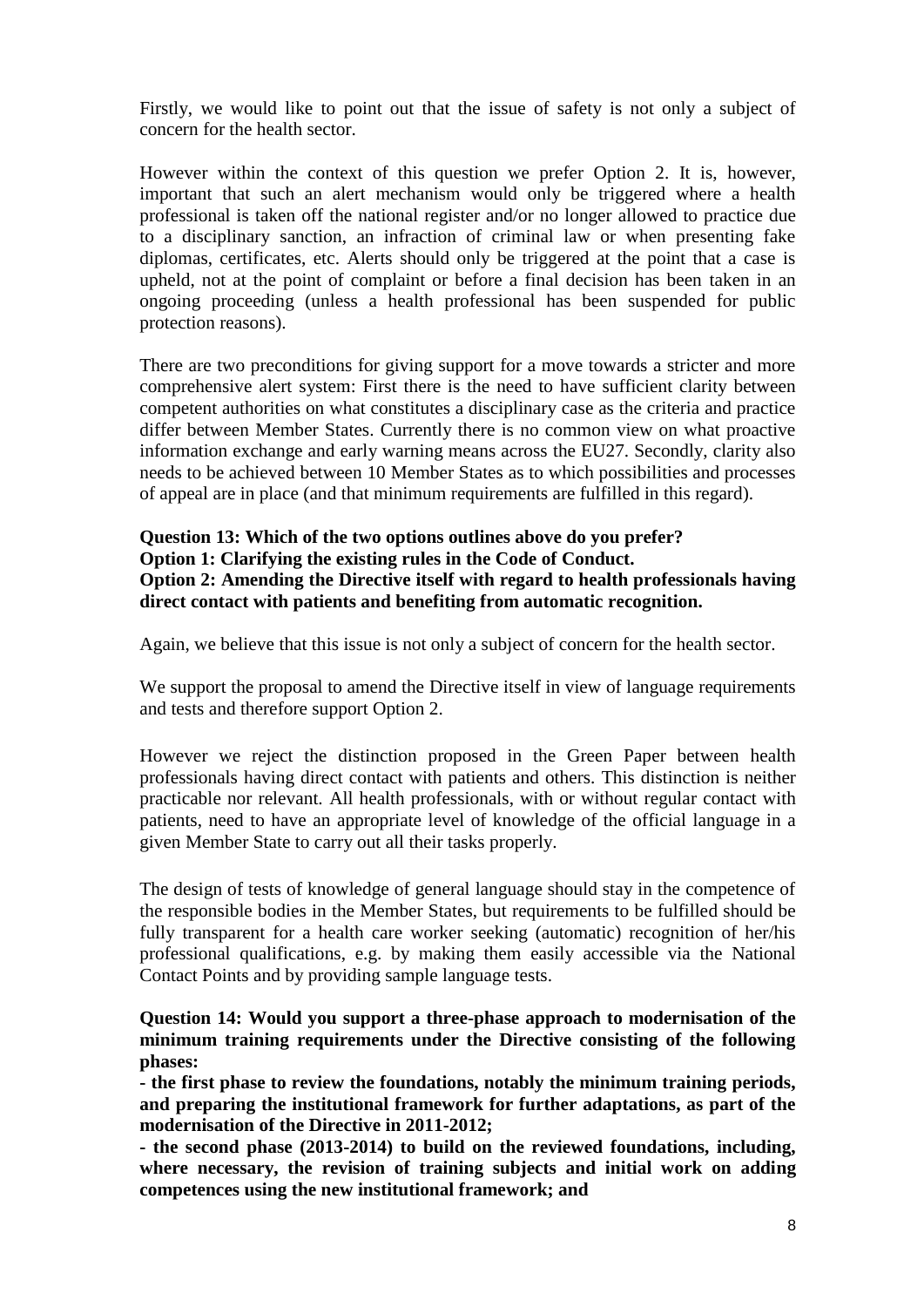#### **- the third phase (post-2014) to address the issue of ECTS credits using the new institutional framework?**

We would support a three-phase approach, but would insist on the need to follow the approach taken by the 'Bologna' process and also the European Qualifications Framework in any development work; namely, '*promoting the participation of all relevant stakeholders including, in accordance with national legislation and practice, higher education and vocational education and training institutions, social partners, sectors and experts on the comparison and use of qualifications at the European level*'.

**Question 15: Once professionals seek establishment in a Member State other than that in which they acquired their qualifications, they should demonstrate to the host Member State that they have the right to exercise their profession in the home Member State. This principle applies in the case of temporary mobility. Should it be extended to cases where a professional wishes to establish himself? (Please give specific arguments for or against this approach). Is there a need for the Directive to address the question of continuing professional development more extensively?**

We are in favour of extending the principle currently applicable to temporary mobility that also professionals seeking establishment in a Member State other than that in which they acquire their qualifications should have to demonstrate to the receiving Member State that they have the right to exercise their profession/to practice in the home Member State (this comprises issues such as meeting any recent practices, continuing professional development and fitness to practice requirements of the Member State where they qualified).

Continuing professional development is indispensable to ensure the continuing competence of all professionals, and not only those in the health sector, and so we support the idea of a reference in the Directive requiring Member States to have systems for the recognition of continuing professional development.

#### **Question 16: Would you support clarifying the minimum training requirements for doctors, nurses and midwives to state that the conditions relating to the minimum years of training and the minimum hours of training apply cumulatively? (Please give specific arguments for or against this approach).**

What matters is that the professional has the appropriate qualifications, from within the different National Qualification Frameworks (NQF), EQF and/or the 'Bologna' process, based on the appropriate knowledge, skills and competences, to carry out the profession adequately. The definition of hours/months/years within different national training systems varies widely and is not always a reliable indicator.

However in the short term the requirement to have a minimum number of hours and/or years of training should be maintained for certain professions, such as doctors, nurses and midwives.

**Question 17: Do you agree that Member States should make notifications as soon as a new program of education and training is approved? Would you support an obligation for Member States to submit a report to the Commission on the compliance of each programme of education and training leading to the acquisition of a title notified to the Commission with the Directive? Should**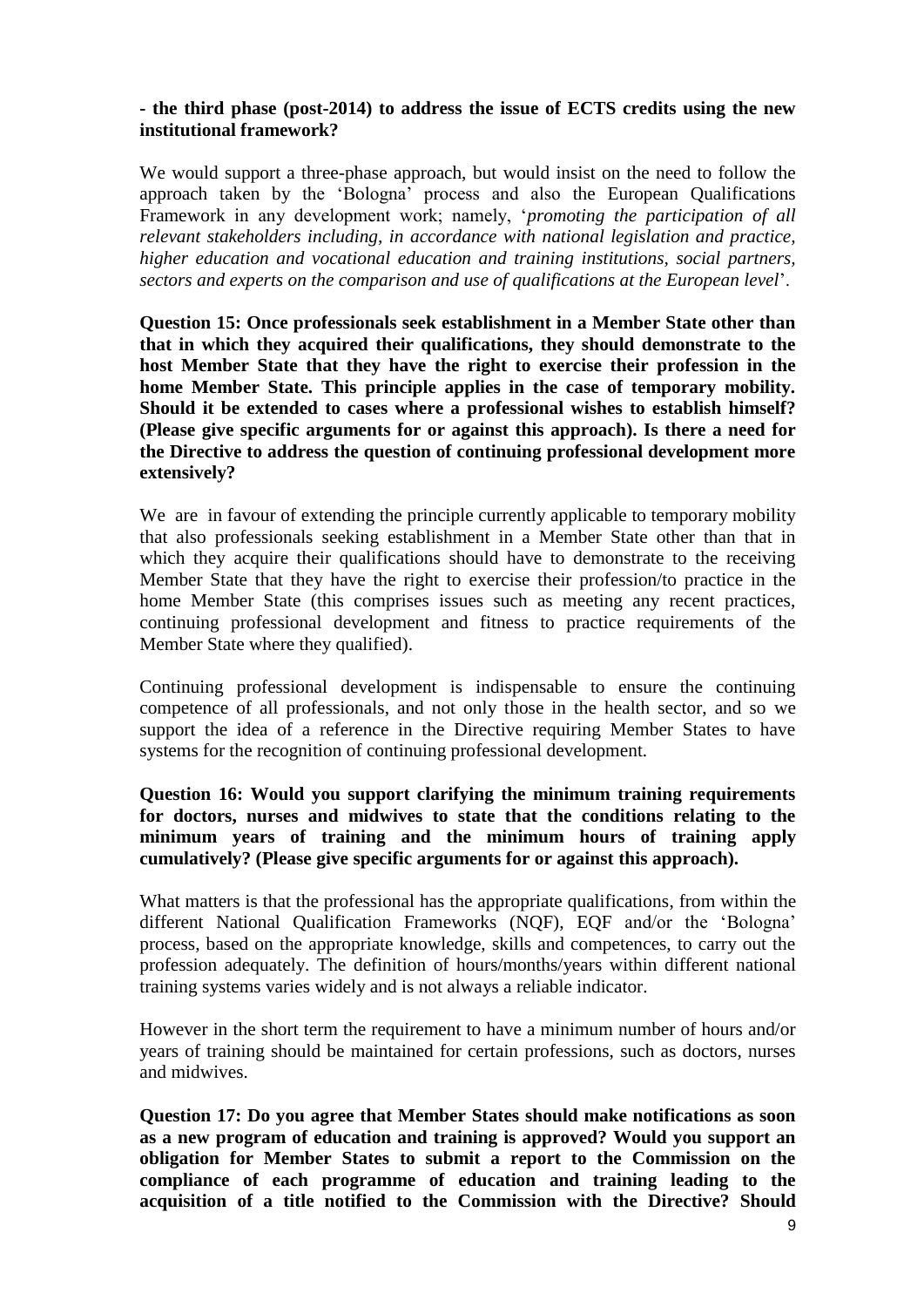#### **Member States designate a national compliance function for this purpose? (Please give specific arguments for or against this approach).**

We agree that in order to facilitate free movement of health professionals it is important for competent authorities to notify the Commission in a timely and transparent fashion of any new diplomas/degrees and their content, which meet the requirements for recognition of the different sectoral professions and of other health professions under the general system.

**Question 18: Do you agree that the threshold of the minimum number of Member States where the medical speciality exists should be lowered from two-fifths to one-third? (Please give specific arguments for or against this approach).**

We have no comment to make.

**Question 19: Do you agree that the modernisation of the Directive could be an opportunity for Member States for granting partial exemptions if part of the training has been already completed in the context of another specialist training programme? If yes, are there any conditions that should be fulfilled in order to benefit from a partial exemption? (Please give specific arguments for or against this approach).**

We agree with this proposal, as the locus of the training is a secondary issue. What matters is that the professional has the appropriate qualifications, from within the different National Qualification Frameworks (NQF) and/or the 'Bologna' process, based on the appropriate knowledge, skills and competences, to carry out the profession adequately.

#### **Question 20: Which of the two options outlines above do you prefer? Option 1: Maintaining the requirement of ten years of general education. Option 2: Increasing the requirement of ten years to twelve years of general school education.**

It is indeed the case that in many Member States there has been a move towards a requirement of 12 years of general school education as an admission requirement for nursing. This reflects considerable changes during the last decades in the roles and demands of these professions. Member States should be encouraged to move in this direction if it corresponds to their national requirements. However we are not in favour of a mandatory EU-wide requirement to do this. If some Member States prefer to keep a requirement of 10 years, they should be allowed to do so, and the modernisation of this Directive should not be used to force them to change their national requirements.

#### **Question 21: Do you agree that the list of pharmacists' activities should be expanded? Do you support the suggestion to add the requirement of six months training, as outlined above? Do you support the deletion of Article 21(4) of the Directive? (Please give specific arguments for or against this approach).**

We do not agree with the expansion of the list of pharmacists' activities. The ETUC does not support the deletion of Article 21(4) of the Directive.